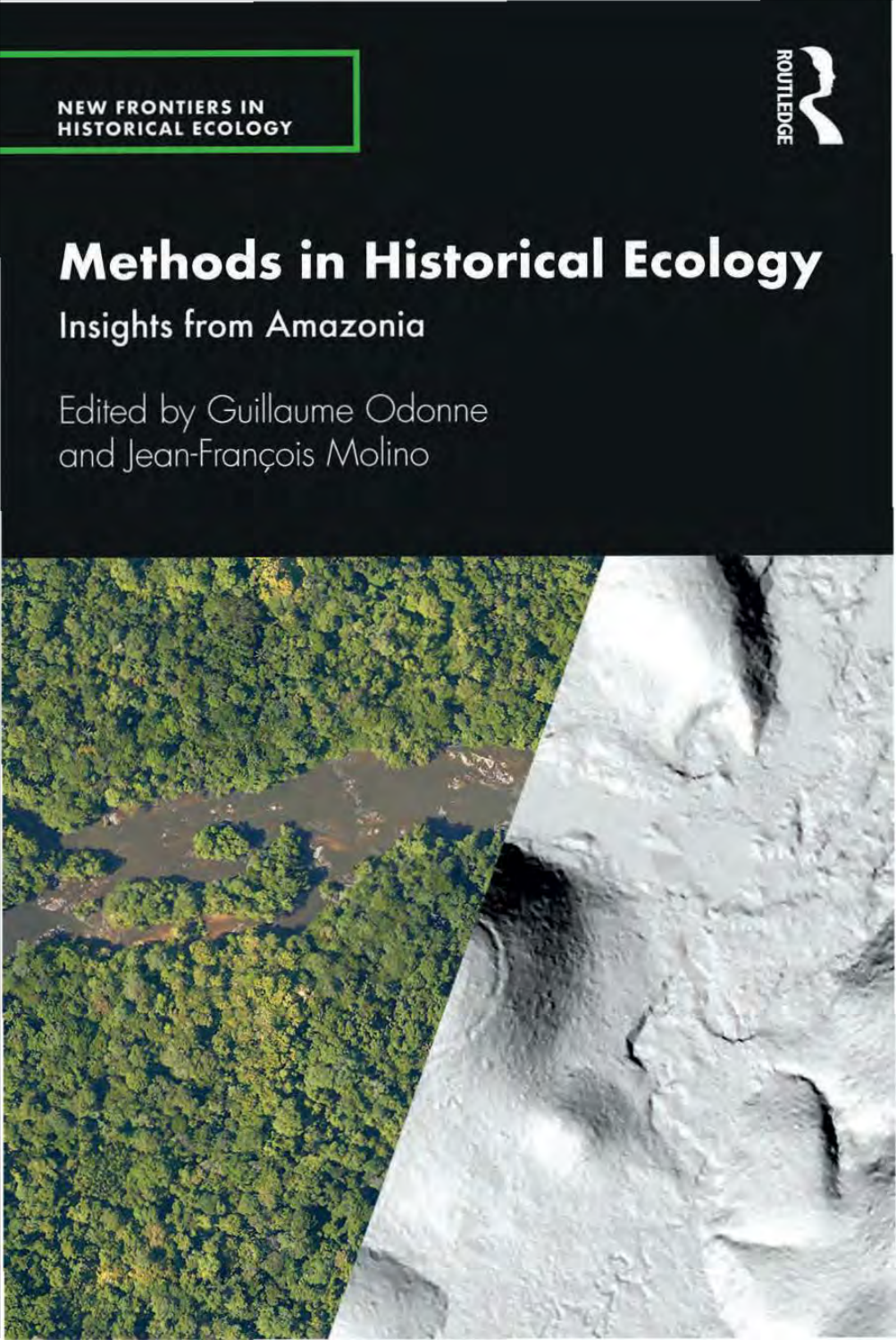## **FOREWORD**

### *Clark L. Erickson*

For most of my career, I have studied rural landscapes of the past, even before I knew that my research was landscape archaeology and historical ecology. When I frst read Bill Balée's article *The Culture of the Amazon Forest* (Balée 1989) and Bill Denevan's *The Pristine Myth* (Denevan 1992), my view of the world was turned upside down. Wow, according to conservative Balée, 11.8% of the Amazon was human created, or maybe all of it according to Denevan. In 1984, I frst met Balée on the street in the Amazonian city of Trinidad, Bolivia. We introduced ourselves, and he asked if I could help him date a 'cultural forest' growing on a huge archaeological settlement mound in the Sirionó Indigenous Territory that he had been studying for some years. I agreed to take my team out to see what we could do. Camping with Sirionó collaborators, Balée and I walked the forest. As an ethnobotanist and linguist, he looked upwards and sees human history in the vegetation, while I, an archaeologist, kicked leaf litter and stared at the ground looking for evidence of human occupation. In our own ways, we were both looking for patterns and reading signatures of human activity in the landscape.

We walked into a low forest area, and Balée saw a mango and grapefruit tree, declaring the place to be a recent house garden. I agreed, pointing out broken glass and plastic, plus tin cans. We continued, and Balée excitably pointed out lianas and palms among larger trees that must be at least 100 years old. I quickly found glazed pottery sherds, roof tiles and cloudy glass fragments and agreed. We moved on the tall tropical canopy. Balée was convinced that this location showed little botanical evidence of human use, but I pointed out the abundant pre-Columbian pottery, charcoal, burnt earth and part of a causeway – probably a large village site. Back on the huge archaeological mound, Balée showed me his survey plot of anthropogenic origin and the 'control plot' that is of the mound. I quickly disappointed him by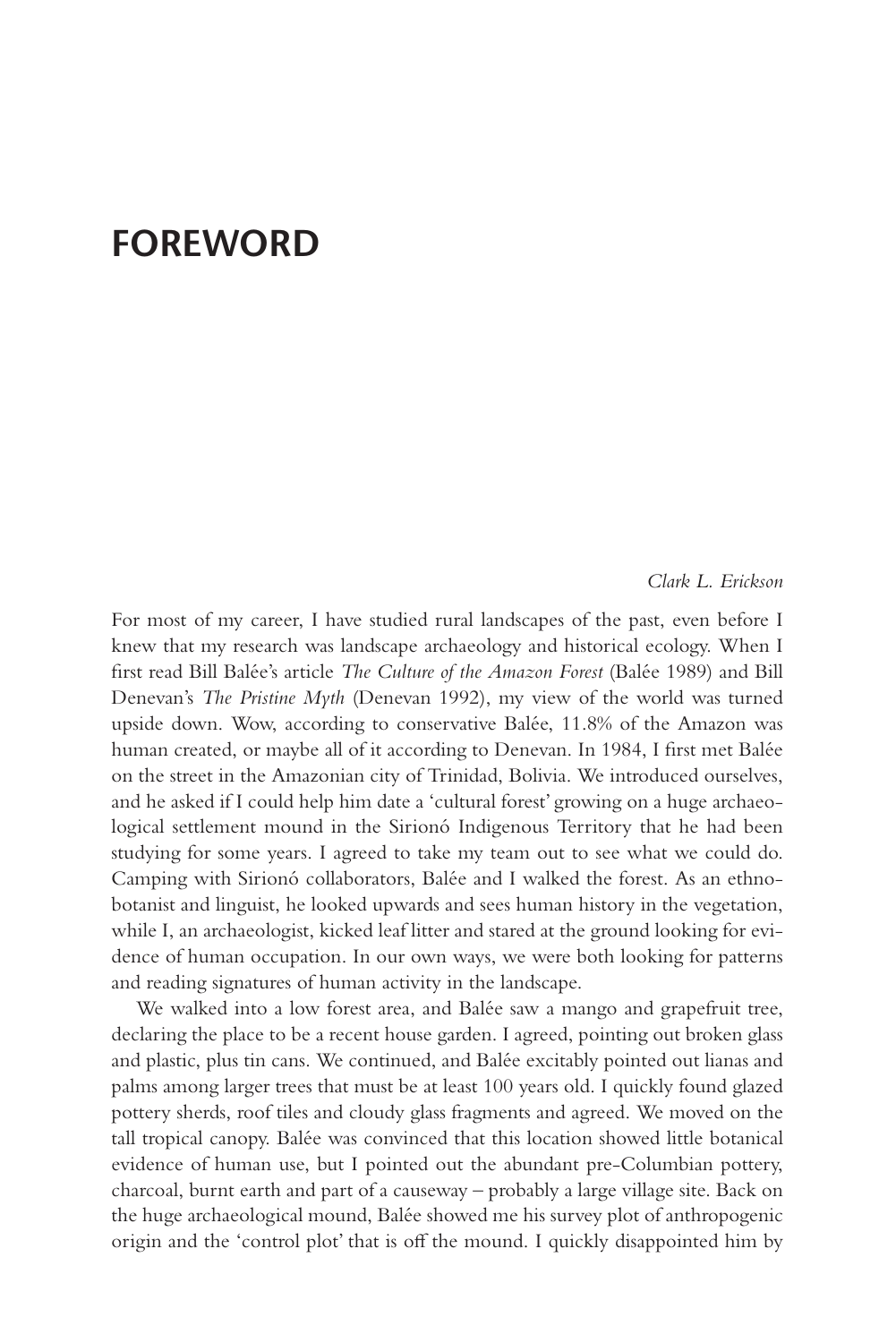fnding a black garbage midden and potsherds here and everywhere else. Now, Balée did not have a pristine location for comparison!

In this brief foreword, I hope to highlight a few key ideas and insights from historical ecology. Most of the examples will be from areas where I and/or close colleagues have worked.

- All terrestrial and wetland environments were transformed into landscapes by humans to some degree.
- All landscapes have long, complex human histories.
- Native peoples, past and present, have played an important role in the biodiversity that we appreciate and seek to conserve. We can learn from them.
- Native peoples do not adapt to the resources of their given environments, but rather transform, create, expand, and manage resources as anthropogenic landscapes.
- This activity is what we call 'domestication of the landscape'.

My research began with the study of pre-Columbian landscapes of intensive agriculture, where nearly 100% of the Earth's surface is anthropogenic, with earthworks whose construction altered soil profles down to a metre or two below the surface in terraformed or engineered landscapes of raised felds in the Lake Titicaca Basin of Peru and later in the Bolivian Amazon.

After learning about and applying the concept of domestication of landscape, colleagues and I began to recognise that small-scale non-farming societies can also transform environment to landscape when given enough time. This domestication of the landscape is often more subtle than earthworks, black earths and fsh weirs extending to the horizon, but equally important. I now have returned full circle by extending the concept of domestication of landscapes to dramatically transformed environments in which water, soil and even climate were managed for human purposes.

Balée and I share a vision of historical ecology that is explicitly people centred or anthropocentric and recognises humans as a keystone species, in contrast to other human–environmental approaches that emphasise neoenvironmental determinism: human niche construction, complex systems, resilience theory, cultural ecology, human ecology, systems theory and systems ecology. Colleagues accuse us of ignoring the role of the forces of nature and evolution. We do this intentionally because of a long history of prioritising the limitations that the environment and climate impose on native peoples, from the environmental determinism of Victorian anthropology through Betty Meggers and the more recent trend of reducing major cultural change and societal collapse, to past climate change. In contrast, we emphasise human intentionality, agency, decision-making and Indigenous knowledge accumulated over generations that resulted in anthropogenic landscapes.

Bill Balée convinced us that management of resources was what successful native people really do rather than 'adapt'to environments. In my view, native peoples also transformed and even created and expanded resources that they wanted through domestication of the landscape. Amazonian peoples are continually selecting and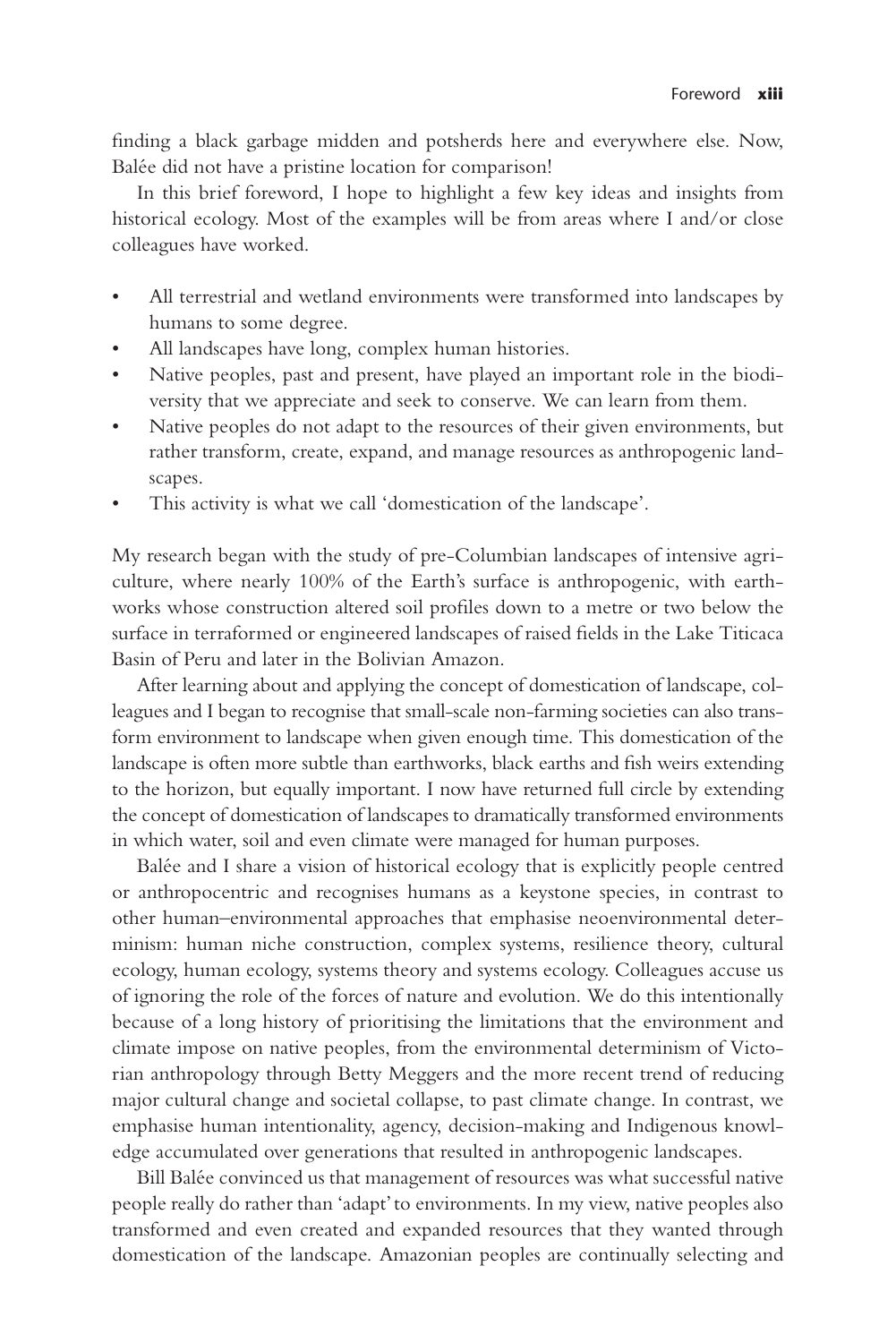encouraging useful species of plants and animals and 'weeding out' the rest over the long term, changing the character of forests, savannas and wetlands.

Balée and I argue that 'the human species itself is a principal mechanism of change in the natural world, as qualitatively signifcant as natural selection'. The cumulative efects of human agency are permanently inscribed in specifc landscapes as cultural signatures and patterns to be 'read'. This process is historical and dynamic: once the environment is transformed into landscape, there is no going back to 'nature' even after removing people.

To understand people of the past, archaeologists study physical 'stuf'. In landscape and historical ecology, the evidence can be subtle or not, such as the presence and absence and distribution of certain plants and animals; soil microorganisms; disturbed and enhanced soils; earthworks; felds; gardens; trails, paths and roads; and charcoal.

Physical signatures and changes in landscape use and structure gradually accumulate as layers, or what we call palimpsest in landscapes, as an historical record of activities, strategies and design built up through accretion or accumulation, generation after generation, until it becomes landesque capital or the land improvements, assets and legacy inherited, exploited and added to by later generations. Some basic approaches are borrowed from landscape archaeology, such as pattern recognition of continuity, disjuncture and anomaly in structure to determine boundaries, territories, communities, land tenure and even social organisation – some of us refer to the sum of these approaches as 'reading landscapes'.

Environmental determinism has a long history in anthropology. Amazonia was long considered the prime example of how marginal environments severely limited the cultural development of Indigenous societies due to poor soils, simple technology and frequent mega–El Niños according to Betty Meggers (Meggers 1954). Her theory of environmental determinism was expanded by cultural ecologists to include limited access to protein as an explanation of cultural practices. The result was simple societies, high mobility, low population density, hunting-gathering and slash-and-burn agriculture as the only options, plus endemic tribal warfare and an inability to cope with her proposed mega–El Niños. Megger's proof was the dominance of small, temporary sites in the archaeological record and the ubiquitous dispersed bands and tribes of the ethnographic record, treating Amazonian peoples as if they had no history and were frozen in time rather than impoverished and exploited survivors of colonialism, Old World diseases, massive population collapse and victims of slavery.

Adaptationist perspectives (including cultural ecology, cultural materialism and evolutionary ecology) have shaped the interpretation of native peoples in the Americas. Humans are treated as passive responders (either well adapted or maladapted) to a given environment and at the mercy of their limited opportunities in the case of Amazonia. Julian Steward's version of cultural evolution was developed to explain the diversity of societies for the *Handbook of South American Indians* of the 1940s (Steward 1948). Cultural ecologists used this to classify Amazonian societies from simple to complex by their capacity to adapt, capture energy and sustain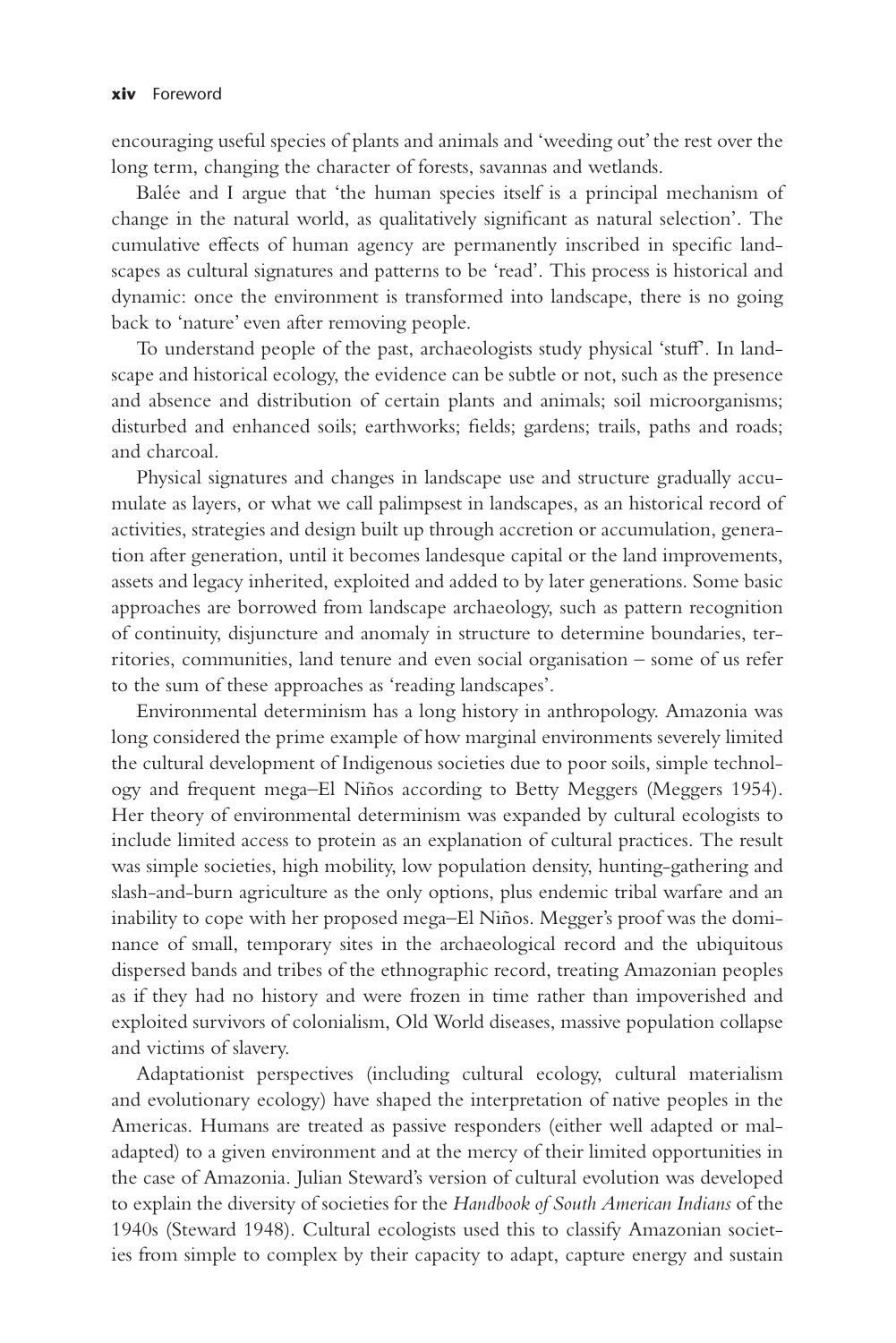populations within what nature gave them. The same model is applied to the environment, with the inherent assumption that hunter-gather bands are ahistorical, 'cold' and have minimal impact on their surroundings, while states are historical, 'hot' and will transform the environment. Here the nature/culture becomes the forager/farmer dichotomy. Popular notions include hunter-gatherers as noble savages and states as environmental degraders.

The origins of domestication and evolution of agriculture have been and remain an important focus of human–environment relations. I spent my career studying pre-Columbian agriculture in the Andes and Amazonia. Over time, I realised that what humans were doing to wild species through disturbances over the short and long term within 'small-scale' hunting-gathering and fshing societies can also signifcantly transform environment and biodiversity. Hunter-gatherers do not 'tip-toe through the forest leaving only footprints' throughout their long history. Domestication of the landscape becomes useful for understanding more subtle forms of human agency. Historical ecologists now also include gardening, farming, orchard, pastoralism, black earth formation, roads and earthworks as examples of domestication of landscapes. Throughout the world, most rural farmers practice periodic hunting, gathering and fshing, despite being committed full-time agriculturalists. Many 'classic' huntergatherers were once farmers in recent history. Current farming activities and those of past generations have created conditions in which so-called wild resources are more abundant and readily available and are inherited by present generations.

If classic domestication implies genetic and/or phenotypic modifcations of crops and animals by human intervention on their reproduction, then what about all the other intentional transformations that humans do to plants and animals to make them useful or abundant?

Domestication of the landscape was initially explored in the 1950s and 1960s and became a coherent concept by the late 1980s. Focusing on the continuum between wild and domestic species rather than defning the 'threshold'or boundary between them, scholars turned to how hunter-gatherers encouraged, propagated and enhanced wild resources of economic value in their local environment. In 1952, Edgar Anderson postulated an 'accidental' origin of agriculture: early human camps caused signifcant forest disturbances in the form of light gaps and nutrientrich garbage heaps or middens that attracted 'camp followers' which, after being observed and exploited by camp residents, gave rise to modern crops (Anderson 1952). Around the same time, Carl Sauer made the case that the origins of domestication and agriculture were rooted in stable, sedentary riverine peoples relying on fsh, wild plants and wetland resources; people who were living a great lifestyle where they had the leisure to intentionally experiment with plants that would become crops (Sauer 1952). In the early 1980s, Donald Lathrap combined the best elements of Anderson and Sauer to propose that the tropical garden of sedentary fsher-folk was the experimental playground for domestication through transplanting, tending and observing of frst utilitarian (such as cotton and gourds for fshing technology), medicinal and drug plants and later foods (1970s), clearly a context of conscious human agency (Lathrap 1973, 1977, 1987).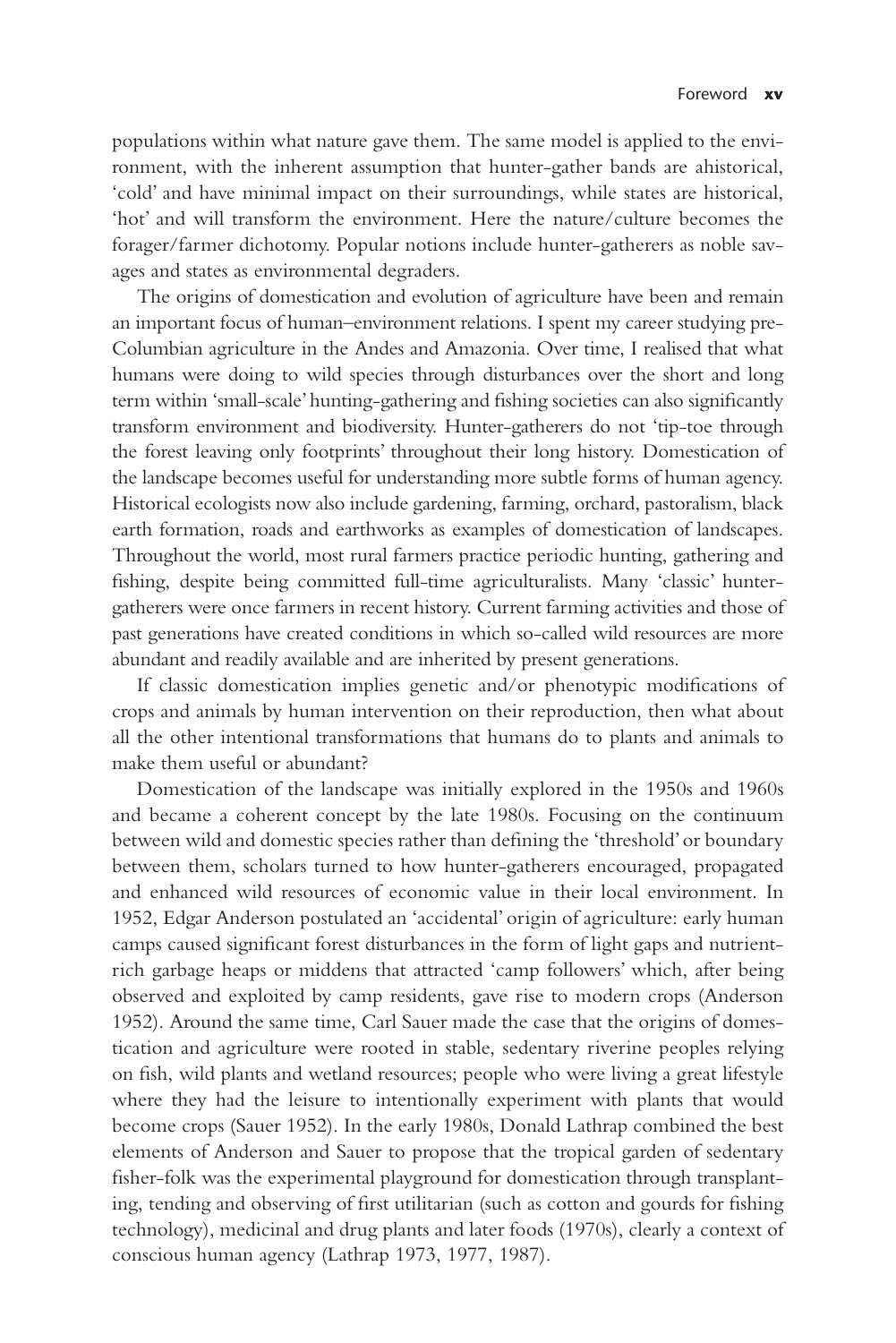In 1982, R. A. Hynes and Athol K. Chase introduced the concept of 'domiculture' as defned in dense jargon as 'hearth-based areas of exploitation (domuses), each carrying with it a package of resource locations, restrictions upon open-ended exploitation (religious prohibitions, strategic planning of delayed harvesting, etc.), and localised technologies to ft particular domuses' for Australian Aborigine landscape practice, and Douglas Yen proposed the 'domestication of environment' and the 'agronomy of hunter-gatherers' for Southeast Asia (Hynes and Chase 1982; Yen 1989). In presenting the co-evolution of agriculture in 1984, David Rindos explored 'incipient' and 'specialised' domestication in contrast to full domestication (Rindos 1984). In contrast to the intent of Hynes, Chase and Yen, Rindos characterises the process as unconscious and without human agency. In 1989, David Harris considered 'sowing, transplanting, tilling, irrigation, and drainage' by hunter-gatherers as the tongue-twisting 'pre-domestication wild plant-food production'. These authors' contributions to *Foraging and Farming: The Evolution of Plant Exploitation* by Harris and Hillman (1989) clarifed these ideas, but unfortunately the editors force these powerful ideas into unilineal stages of biological and cultural evolution and assumed that domestication of landscape as an 'earlier stage', implying 'inferior', and full domestication as a 'fnal state', implying 'superior' (Harris 1989; Harris and Hillman 1989).

In the late 1980s, Peter Wilson and Ian Hodder proposed that major social transformation in the Neolithic was not the domestication of plants and animals and the adoption of agriculture, but rather the domestication of human society. In the built environment of houses and village communities, social roles, relationships and meaning were inscribed in people's lives (Hodder 1990; Wilson 1988). This helps widen the concept of domestication to consider settling down, living with neighbours, marking and territory and thinking about and knowing the environment, thus back to the realm of historical ecology.

At the same time, two seminal volumes were published: *Resource Management in Amazonia: Indigenous and Folk Strategies* by Darrell Posey and William Balée (1989) and *Swidden-Fallow Agroforestry in the Peruvian Amazon* by William Denevan and Christine Padoch (1988). Balée's contribution 'The Culture of the Amazon Forest' contrasts the dominant environmental determinist and adaptationist literature with Indigenous resource management, and he claims that at least 11.8% of the Amazon basin is anthropogenic rather than natural. Later, Balée and I expanded the concept to include terraforming, black earths, raised felds, fsh weirs and other humanbuilt environment features that change biodiversity and distribution of economic plants and animals, and tentatively propose that the anthropogenic landscape of Amazonia may be closer to 100%.

The contribution of Padoch and Denevan showed that forest fallow, or the long period of so-called 'abandonment' of swidden fields after a few years of cropping, is actually an important component of food production of useful wild plants and game animals. Denevan's article 'The Pristine Myth' (1992) demolished any claim that 'wilderness' without evidence of past human activity exists in the Americas.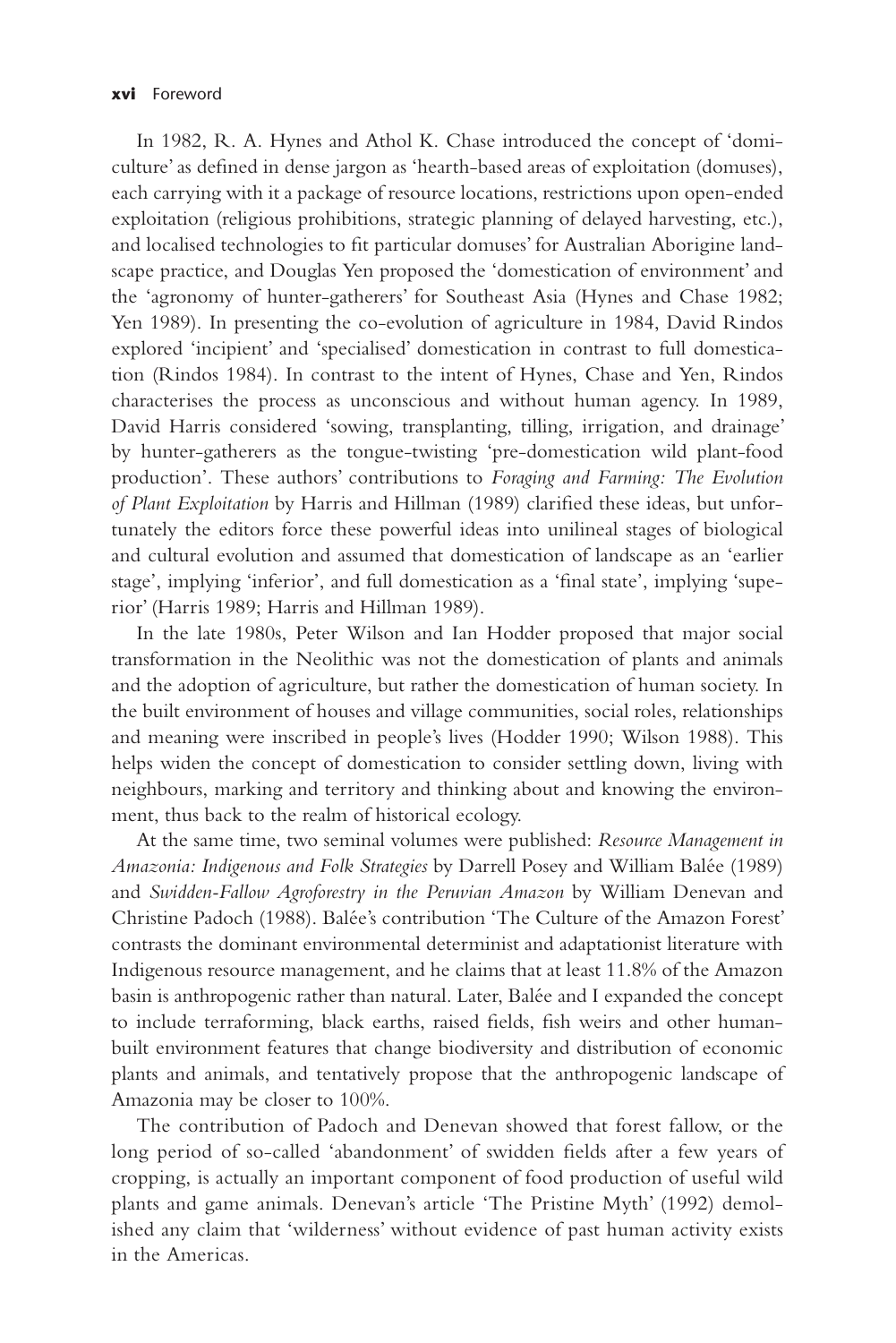Borrowing from Hynes and Chase in 1999, geneticist Charles Clement defnes landscape domestication as 'a process by which human manipulation of the landscape results in changes in landscape ecology and in the demographics of its plant and animal populations, resulting in a landscape more productive and congenial for humans' (Clement 1999: 190). He subdivides domestication of the landscape into a continuum of intensity of manipulation: pristine, promoted, managed and cultivated (1999, 2014). My defnition is similar, but with more stress on intentionality and without the evolutionary continuum of 'types' because I believe that landscape domestication was practiced before, during and, in some cases, after full agriculture and still is an important production strategy in many regions today. Cultural evolutionary assumptions about diferences of scale and intensity of environmental impact or transformation of simple vs. complex societies are questioned. The most important tool that early humans and later hunter-gatherers had was control of fre, which probably did more to change the Earth than the development of agriculture and urbanism up until the appearance of industrial society. As a core strategy of landscape management, Stephen Pyne shows that systematic and long-term human fre regimes have shaped most environments of the world (Pyne 1997). We can now show that most of Amazonia was regularly burnt. In later periods, burn-andchar strategies were critical for the formation of fertile black earths.

Historical ecology scholarship has demonstrated for a worldwide audience that native Amazonian peoples, past and present, completely reworked their environment into productive anthropogenic landscapes in some regions. Key examples include:

- Agroforestry and swidden-fallow systems
- Monumental mound building
- Amazonian dark earth
- Raised-field agriculture
- Amazonian green urbanism
- Causeway and canal networks for transportation, communication and water control
- Monumental geoglyphs and ring ditches
- Fish weirs and artificial fisheries

These Amazonian examples of large-scale and permanent transformation of the Earth raise the question again: what are humans 'adapting' to if the very wild plant and animal resources that they are exploiting are there because people created and managed them rather than simply as elements of some given natural environment?

Are Amazonian native peoples aware of the short- and long-term implications of environmental transformation into landesque capital that they inherit from the past? Some prominent scholars argue that the process is largely unconscious. We disagree because most native peoples know how to read the history and meaning of their landscapes much better than scientists do, but in their own way. Native people's decisions are based on cultural logic, long-term memory through oral history, close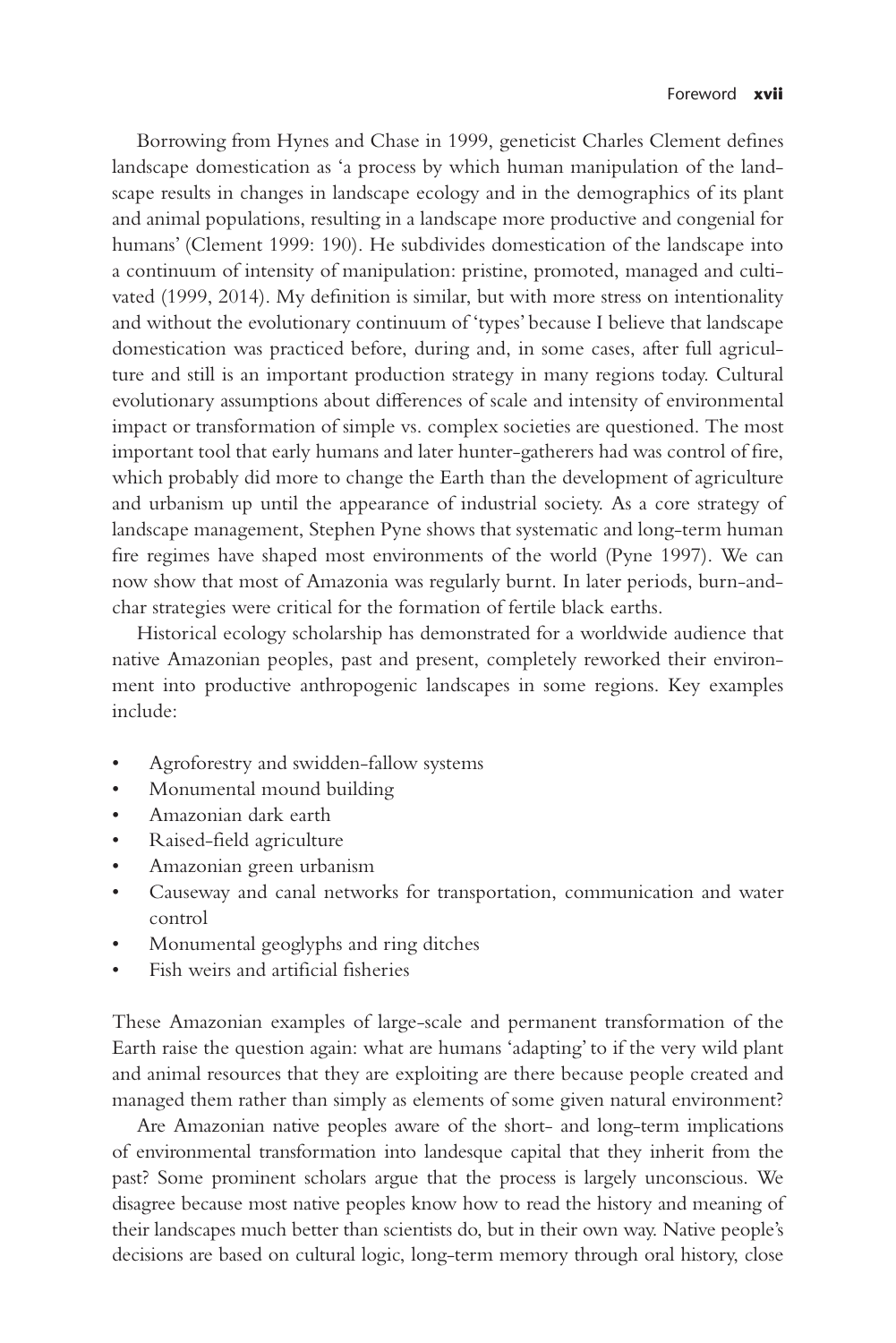observations of their surroundings and accumulated environmental knowledge. Are past and present native people 'natural' conservationists? Probably not, since they are trying to live the good life, feed their families, hunt game and support a rich social life and, at times, political structures through abundant surplus. Rather than conserve, they learned how to transform, create, expand and manage resources they needed or domesticated landscape to ensure future abundance. Do native peoples, past and present, practice sustainable lifeways? The term sustainability has become relatively vacuous and often implies long-term equilibrium or a static state. In the case of the Bolivian Amazon and much of Amazonia, the anthropogenic landscapes supported large populations over millennia, suggesting considerable stability and success through their domestication of landscape, but with considerable change over time.

Are all native peoples' activities beneficial for biodiversity? The answer depends on what is benefcial and what is not, how to measure it, what scale of time and space is used and so on. Humans decide what they want and do not want based on their own cultural logic and knowledge. In most cases, native peoples probably limited or eliminated plants and animals that they were not interested in, replacing them with useful species over time, both wild, semi-domesticated and domesticated. Thus 'natural' diversity has been replaced with agrodiversity, a rich variety of weeds, ornamentals, medicinal and drug plants and, in many cases, exotics and invasives due to cosmopolitan canoe culture, migrations and trade. All should count as biodiversity but often not when Amazonian botanical surveys often exclude any plant that is less than 10 cm in circumference or any 'non-natural' plant. Some scholars have proposed that urban and suburban Los Angeles is an important global biological hotspot if what counts as biodiversity is expanded.

In summary, the concept of domestication of the landscape contributes to historical ecology and general anthropology in multiple ways:

- First, by redirecting attention away from the Neolithic Revolution, agriculture and specific domesticated crops as being the most important transformation of environment, one can better appreciate the importance of human cultural activities that do not change the genetics of the specific species that lead to domestication but that do influence the presence, availability and productivity of these species.
- Second, the focus on a range of wild and semi-domesticated species rather than on individual cultivated or cropped species redirects attention toward the landscape as a complex and historical context of human culture.
- Third, by unravelling the unproductive dichotomy between foragers who practice hunting, gathering and fishing and farmers who practise agriculture (a sharp distinction assumed in cultural ecology, human ecology, cultural evolution and evolutionary ecology), one can understand often subtle, but important, strategies of human environmental change.
- Fourth, by rejecting the simple linear evolutionary continuum from foraging to agriculture, one can appreciate that the domestication of landscape can be an end itself for the creation and management of productive landscapes.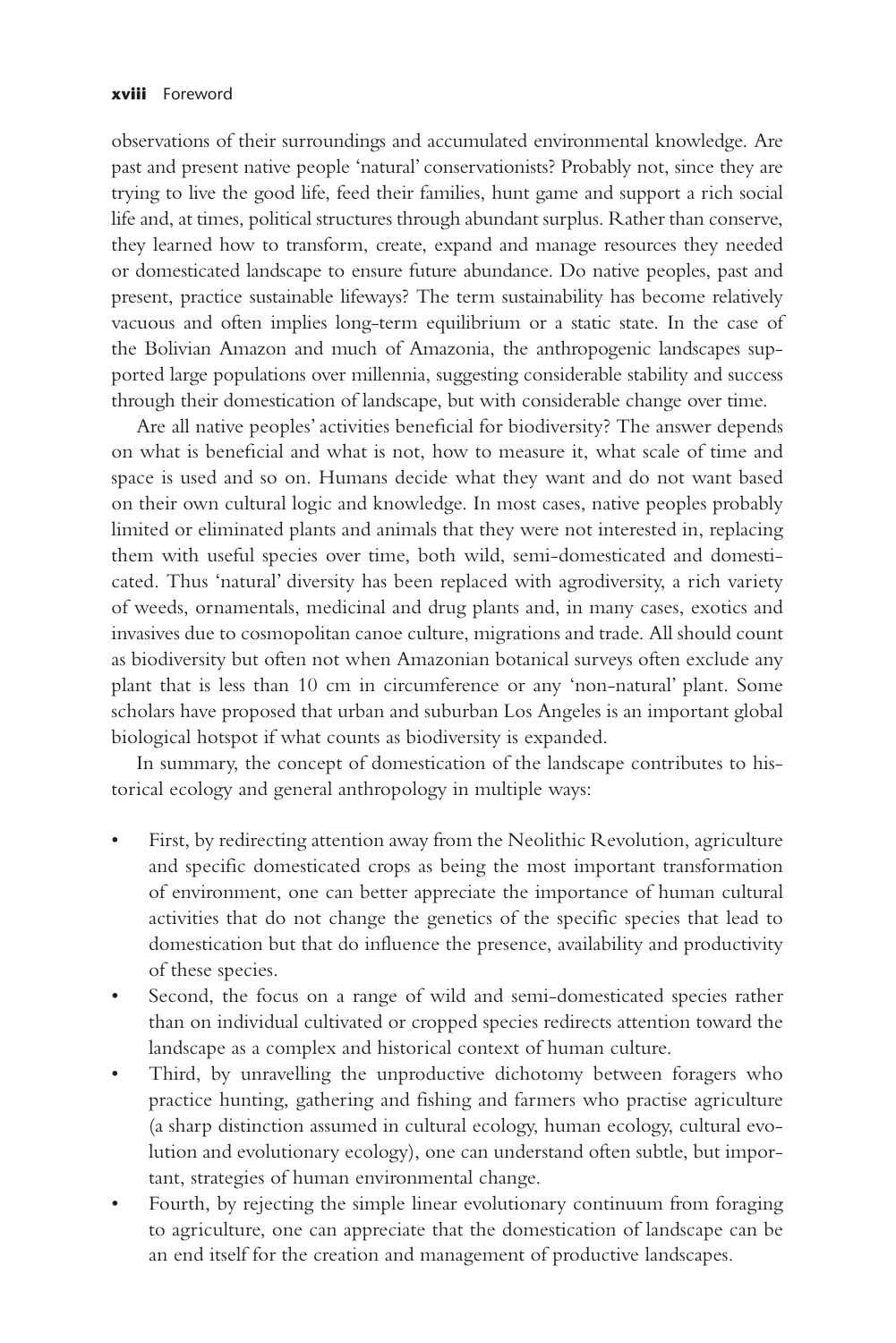- Fifth, moving beyond the myths of pristine environment and the ecologically noble savage and the assumptions that most human activities affect the environment negatively, one appreciates human creativity, agency, traditional environmental knowledge and engineering that was employed to domesticate landscapes for human use, all of which often resulted in mostly positive changes in biodiversity and in the spatial distribution and availability of economically useful species.
- Sixth, domestication of landscape emphasises that all landscapes have long, complex human histories and that no pristine benchmark for comparison exists.

The important contributions of numerous scholars in this volume edited by Guillaume Odonne and Jean-François Molino highlight the impact and relevance of historical ecology on a wide range of diverse classic and contemporary themes of investigation. The authors demonstrate the use of a myriad of old and new methods, technology and analysis in research by historical ecologists. I am proud to have participated in and possibly contributed to the development of and pioneering use of historical ecology and now to see historical ecology is accepted, fourishing and growing with a new generation of scholars and approaches.

#### **References**

Anderson, E., 1952. *Plants, Man and Life*. Berkeley: University of California Press.

- Balée, W., 1989. The culture of Amazonian forests. *In:* D. Posey and W. Balée, eds. *Management in Amazonia: Indigenous and Folk Strategies*. New York: New York Botanical Garden, 1–21.
- Clement, C.R., 1999. 1492 and the loss of Amazonian crop genetic resources. I. The relation between domestication and human population decline. *Economic Botany*, 53 (2), 188–202.
- Clement, C.R., 2014. Landscape domestication and archaeology. *In:* C. Smith, ed. *Encyclopedia of Global Archaeology*. New York: Springer, 4388–4394.
- Denevan, W.M. and Padoch, C., eds., 1988. *Swidden-fallow Agroforestry in the Peruvian Amazon*. New York: New York Botanical Gardens.
- Denevan, W.M., 1992. The Pristine Myth: the landscape of the Americas in 1492. *Annals of the Association of American Geographers*, 82 (3), 369–385.
- Harris, D.R., 1989. An evolutionary continuum of people-plant interaction. *In:* D.R. Harris and G.C. Hillman, eds. *Foraging and Farming: The Evolution of Plant Exploitation*. London: Unwin Hyman, 11–26.
- Harris, D.R. and Hillman, G.C., eds., 1989. *Foraging and Farming: The Evolution of Plant Exploitation*. London: Unwin Hyman.
- Hodder, I., 1990. *The Domestication of Europe: Structure and Contingency in Neolithic Societies*. Oxford: Blackwell.
- Hynes, R.A. and Chase, A.K., 1982. Plants, sites and domiculture: aboriginal infuence upon plant communities in Cape York Peninsula. *Archaeology in Oceania*, 17 (1), 38–50.
- Meggers, B.J., 1954. Environmental limitation on the development of culture. *American Anthropologist*, 56, 801–824.
- Lathrap, D.W., 1973. The antiquity and importance of long-distance trade relationships in the moist tropics of pre-Columbian South America. *World Archaeology*, 5 (2), 170–186.